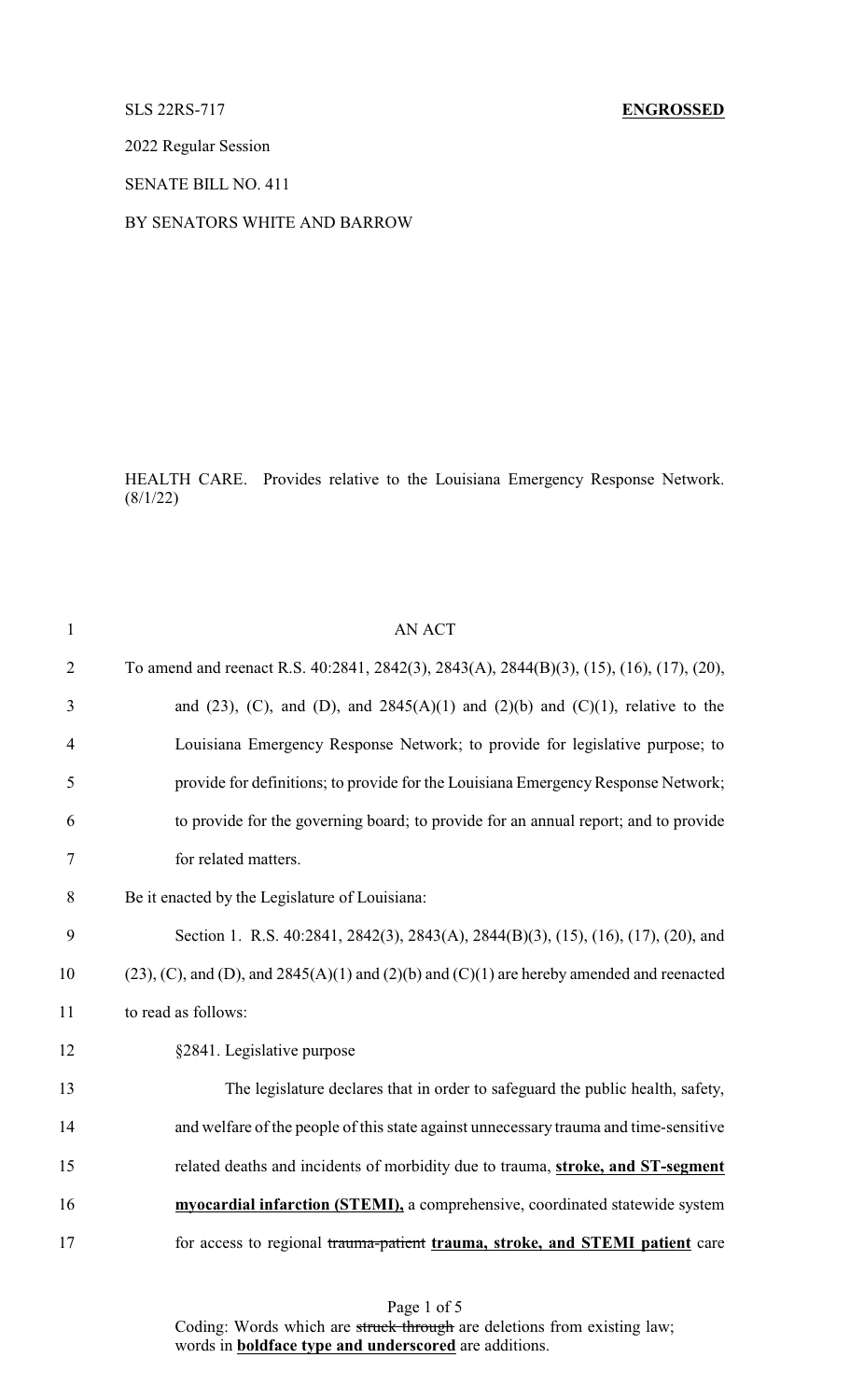| $\mathbf{1}$   | throughout the state be established. This system shall be compatible and interfaced      |
|----------------|------------------------------------------------------------------------------------------|
| $\overline{2}$ | with the Governor's Office of Homeland Security and Emergency Preparedness.              |
| 3              | §2842. Definitions                                                                       |
| $\overline{4}$ | As used in this Chapter the following terms shall have the following                     |
| 5              | meanings:                                                                                |
| 6              | $\ast$<br>$\ast$<br>∗                                                                    |
| 7              | (3) "Louisiana Emergency Response Network" (LERN) means the statewide                    |
| 8              | system of regional trauma-patient trauma, stroke, and STEMI patient care that is         |
| 9              | an organized, seamless, coordinated effort among each component of care including        |
| 10             | pre-hospital, acute care, post-acute care, rehabilitation, and injury prevention in a    |
| 11             | defined geographic area which provides access to local health systems for time-          |
| 12             | sensitive patient care treatment and is integrated with local public health systems and  |
| 13             | the Governor's Office of Homeland Security and Emergency Preparedness.                   |
| 14             | $\ast$<br>$\ast$<br>$\ast$                                                               |
| 15             | §2843. Louisiana Emergency Response Network; creation; domicile                          |
| 16             | A. The Louisiana Emergency Response Network is hereby created as a                       |
| 17             | network which, through its board, shall direct the efforts to decrease trauma-related    |
| 18             | trauma, stroke, and STEMI-related deaths and incidents of morbidity and                  |
| 19             | mortality due to trauma, stroke, and STEMI in Louisiana. By maximizing the               |
| 20             | integrated delivery of optimal resources for patients who ultimately need acute          |
| 21             | trauma, stroke, and STEMI care, the network shall address the daily demands of           |
| 22             | trauma, stroke, and STEMI care and form the basis for disaster preparedness. The         |
| 23             | resources required for each component of the system shall be clearly identified,         |
| 24             | deployed, and studied to ensure that all injured patients gain access to the appropriate |
| 25             | level of care in a timely, coordinated, and cost-effective manner.                       |
| 26             | $*$ and $*$<br>$\ast$<br>$\ast$                                                          |
| 27             | §2844. Governing board; membership, appointment, terms, compensation, vacancies          |
| 28             | $\ast$<br>$\ast$<br>∗                                                                    |
| 29             | B. The network shall be governed by a board of twenty-nine members which                 |

Page 2 of 5 Coding: Words which are struck through are deletions from existing law; words in **boldface type and underscored** are additions.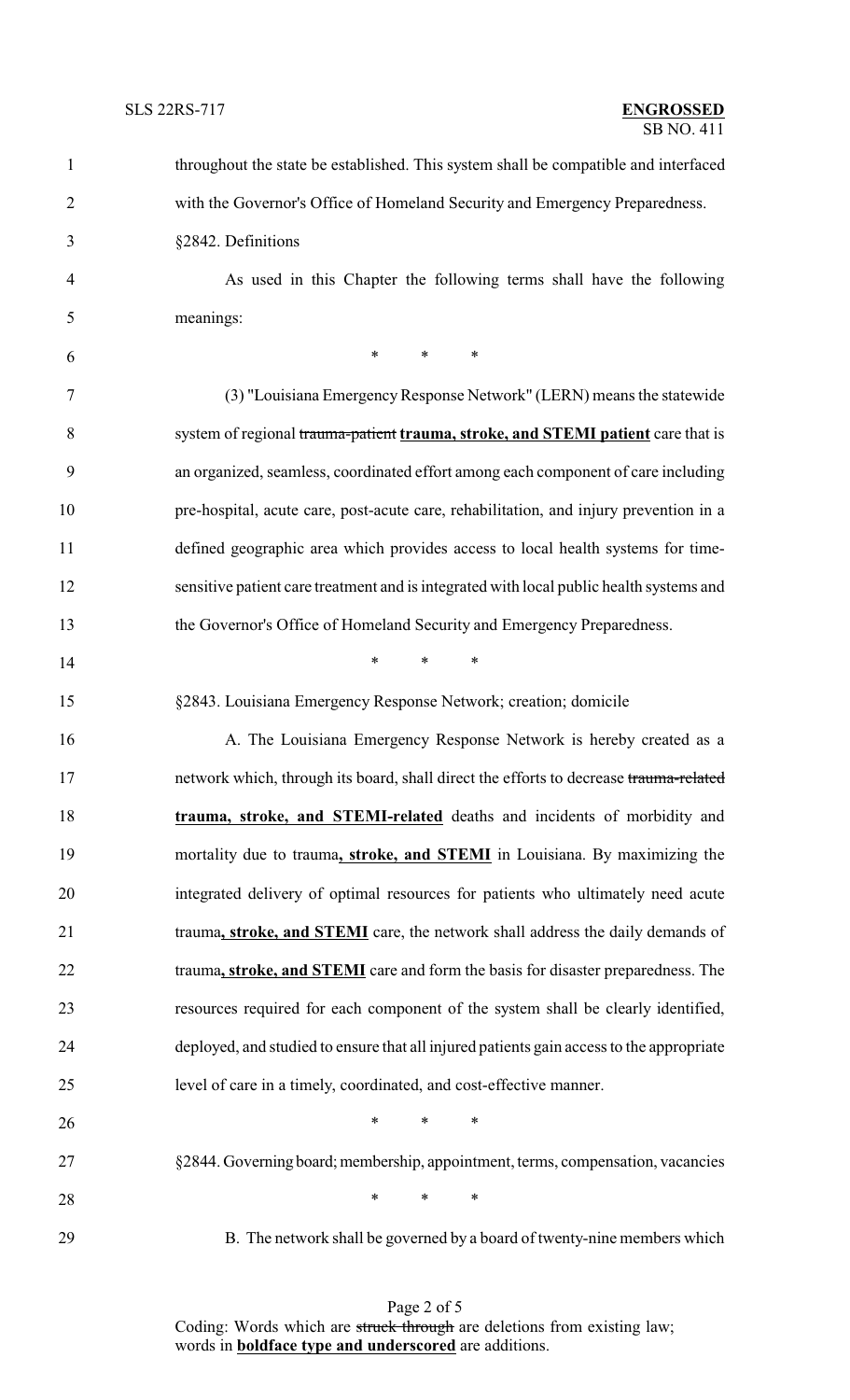| 1  | shall include:                                                                                    |
|----|---------------------------------------------------------------------------------------------------|
| 2  | $*$ and $*$<br>*<br>∗                                                                             |
| 3  | (3) One member from nominees submitted by the Metropolitan Hospital                               |
| 4  | Council of New Orleans Louisiana Hospital Association to represent hospitals with                 |
| 5  | one hundred beds or more.                                                                         |
| 6  | $\ast$<br>$\ast$<br>∗                                                                             |
| 7  | (15) Two members from the Louisiana House of Representatives to be                                |
| 8  | appointed by the speaker of the House of Representatives.                                         |
| 9  | (16) Two members from the Louisiana Senate to be appointed by the                                 |
| 10 | president of the Senate.                                                                          |
| 11 | (17) One 211 member of the Louisiana Alliance of Information and Referral                         |
| 12 | Systems. One member who is an EMS practitioner from a list of nominees                            |
| 13 | submitted by the Louisiana Association of Nationally Registered Emergency                         |
| 14 | <b>Medical Technicians (LANREMT).</b>                                                             |
| 15 | $\ast$<br>*<br>∗                                                                                  |
| 16 | (20) One member of the Louisiana Hospital Association rehabilitation                              |
| 17 | constituency group to represent hospitals providing rehabilitation services.                      |
| 18 | $\ast$<br>∗<br>∗                                                                                  |
| 19 | (23) One medical director of an emergency medical services agency from                            |
| 20 | nominees submitted by the Louisiana Association of EMS Physicians Chapter of                      |
| 21 | the National Association of EMS Physicians (NAEMSP).                                              |
| 22 | $\ast$<br>*<br>*                                                                                  |
| 23 | $C_{\cdot}(1)$ The Except as provided in Paragraphs (B)(15) and (16) of this                      |
| 24 | <b>Section,</b> members listed in Paragraphs $(B)(1)$ through $(14)$ and $(17)$ through $(24)$ of |
| 25 | this Section shall be appointed by the governor from a list of qualified candidates               |
| 26 | nominated by the respective organizations. Each organization shall submit a list                  |
| 27 | of at least four nominees to the governor.                                                        |
| 28 | $(2)$ The organizations listed in Paragraphs $(B)(1)$ through $(14)$ and $(17)$                   |
| 29 | through (24) of this Section shall each submit a list of at least four nominees for the           |

Page 3 of 5 Coding: Words which are struck through are deletions from existing law; words in **boldface type and underscored** are additions.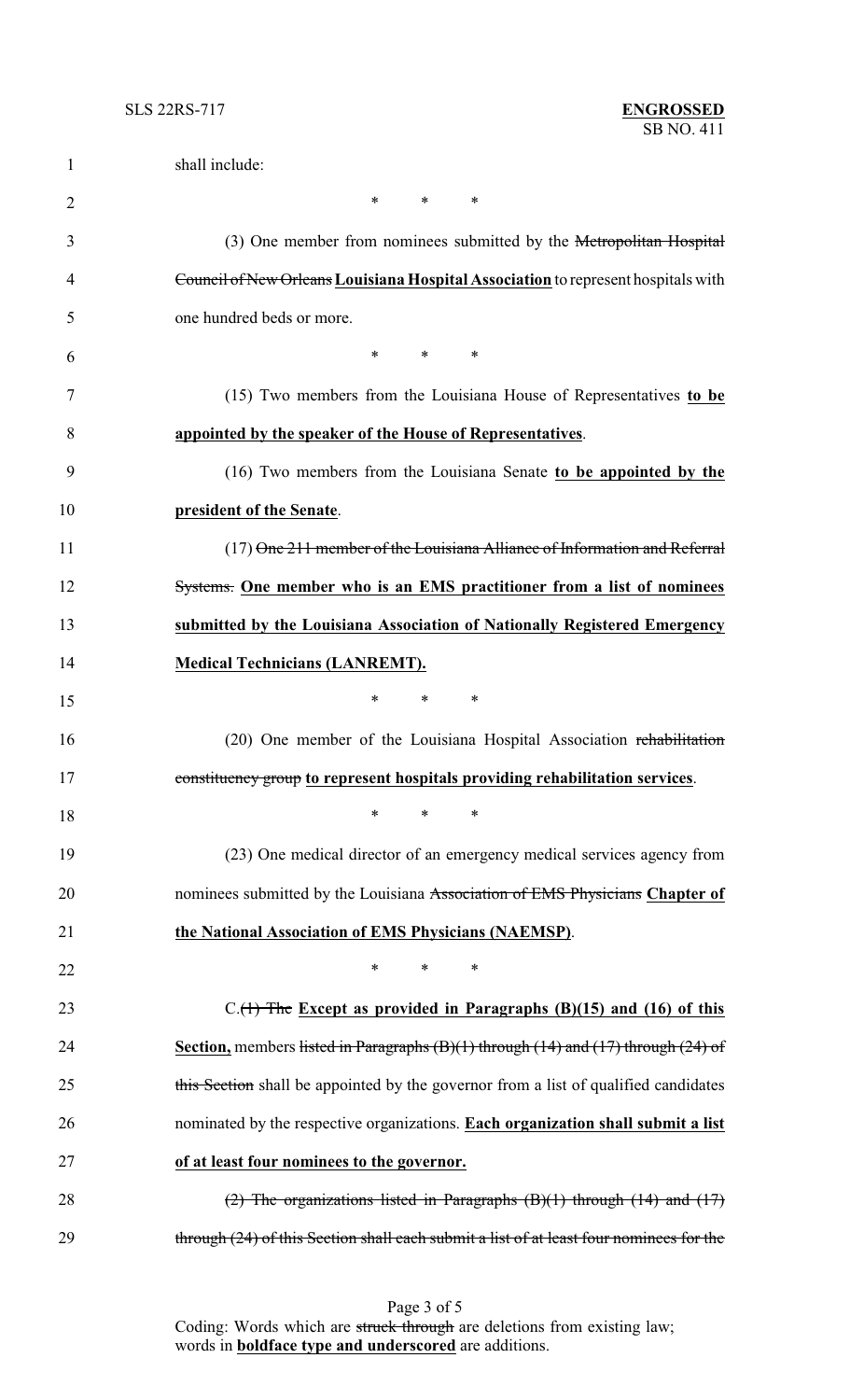| $\mathbf{1}$   | respective board position to the governor.                                              |
|----------------|-----------------------------------------------------------------------------------------|
| $\overline{2}$ | $(3)$ The members listed in Paragraphs $(B)(15)$ and $(16)$ of this Section shall       |
| 3              | be appointed by the speaker of the House of Representatives and the president of the    |
| 4              | Senate, respectively.                                                                   |
| 5              | D. All members of the board shall serve terms of three years., except for               |
| 6              | initial terms beginning on the effective date of this Chapter, and determined by lot    |
| 7              | at the first meeting of the board as follows:                                           |
| 8              | $(1)$ Six shall serve until July 1, 2005.                                               |
| 9              | $(2)$ Seven shall serve until July 1, 2006.                                             |
| 10             | $(3)$ Seven shall serve until July 1, 2007.                                             |
| 11             | *<br>$\ast$<br>∗                                                                        |
| 12             | §2845. Board; functions, powers, and duties                                             |
| 13             | A. The board shall:                                                                     |
| 14             | (1) Establish and maintain a statewide trauma system that shall include a               |
| 15             | centralized communication center for resource coordination of medical capabilities      |
| 16             | for participating trauma centers, as defined by R.S. 40:2171, participating stroke      |
| 17             | and STEMI centers, as defined by rule, and emergency medical services.                  |
| 18             | (2) Provide for implementation of a network and plan designed to achieve:               |
| 19             | *<br>$\ast$<br>∗                                                                        |
| 20             | (b) A reduction in the number and severity of disabilities caused by trauma,            |
| 21             | stroke, and STEMI.                                                                      |
| 22             | $*$ $*$<br>$\ast$<br>∗                                                                  |
| 23             | $C(1)$ The board shall submit an annual written report to the Senate and                |
| 24             | House committees on health and welfare at least thirty days prior to each regular       |
| 25             | session. The report shall include a summary of the data relevant to the goals set forth |
| 26             | in Paragraph $(A)(2)$ of this Section and all other information relevant to             |
| 27             | trauma-patient trauma, stroke, and STEMI patient care and its delivery in               |
| 28             | Louisiana through the network.                                                          |
| 29             | ∗<br>∗<br>∗                                                                             |

Page 4 of 5 Coding: Words which are struck through are deletions from existing law; words in **boldface type and underscored** are additions.